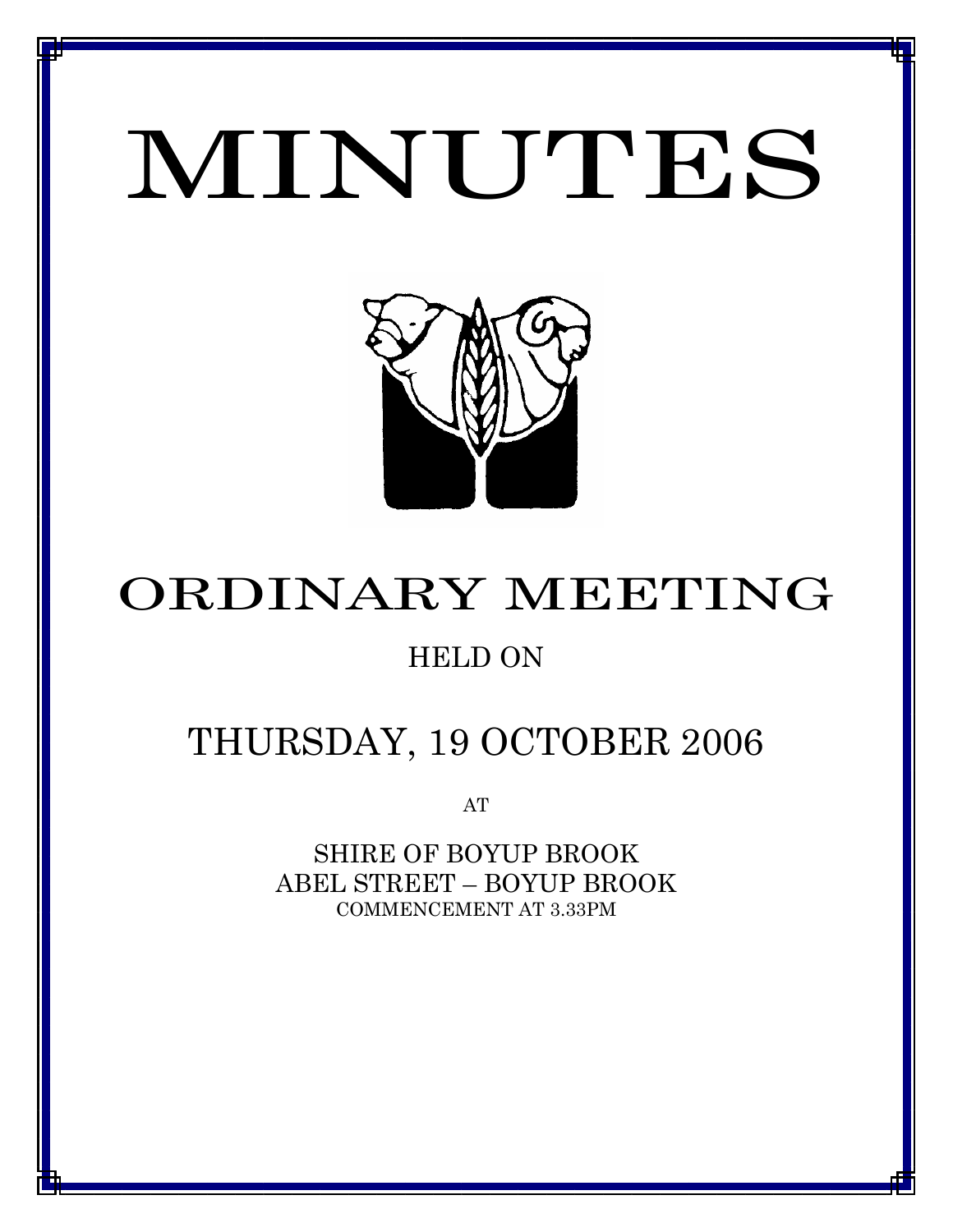## **TABLE OF CONTENTS**

| 1              |                         | RECORD OF ATTENDANCE/APOLOGIES/LEAVE OF ABSENCE PREVIOUSLY APPROVED 3                         |  |  |  |
|----------------|-------------------------|-----------------------------------------------------------------------------------------------|--|--|--|
| $\overline{2}$ |                         |                                                                                               |  |  |  |
| 3              |                         |                                                                                               |  |  |  |
| 4              |                         |                                                                                               |  |  |  |
| 5              |                         |                                                                                               |  |  |  |
| 6              |                         |                                                                                               |  |  |  |
| $\overline{7}$ |                         |                                                                                               |  |  |  |
| 7.1            |                         |                                                                                               |  |  |  |
|                | 7.1.1                   |                                                                                               |  |  |  |
| 7.2            |                         |                                                                                               |  |  |  |
|                | 7.2.1<br>7.2.2<br>7.2.3 | REQUEST TO PROVIDE A RUBBISH COLLECTION SERVICE - BOYUP BROOK GOLF CLUB INC8                  |  |  |  |
|                |                         |                                                                                               |  |  |  |
|                | 7.3.1<br>7.3.2<br>7.3.3 |                                                                                               |  |  |  |
| 8              |                         |                                                                                               |  |  |  |
| 9              |                         |                                                                                               |  |  |  |
| 10             |                         | URGENT BUSINESS - BY APPROVAL OF THE PRESIDENT OR A MAJORITY OF COUNCILLORS PRESENT13         |  |  |  |
|                | 10.1<br>10.2<br>10.3    | PROPOSED STATE GOVERNMENT INTRODUCTION OF PROPORTIONAL PREFERENTIAL VOTING - LOCAL GOVERNMENT |  |  |  |
| 11             |                         |                                                                                               |  |  |  |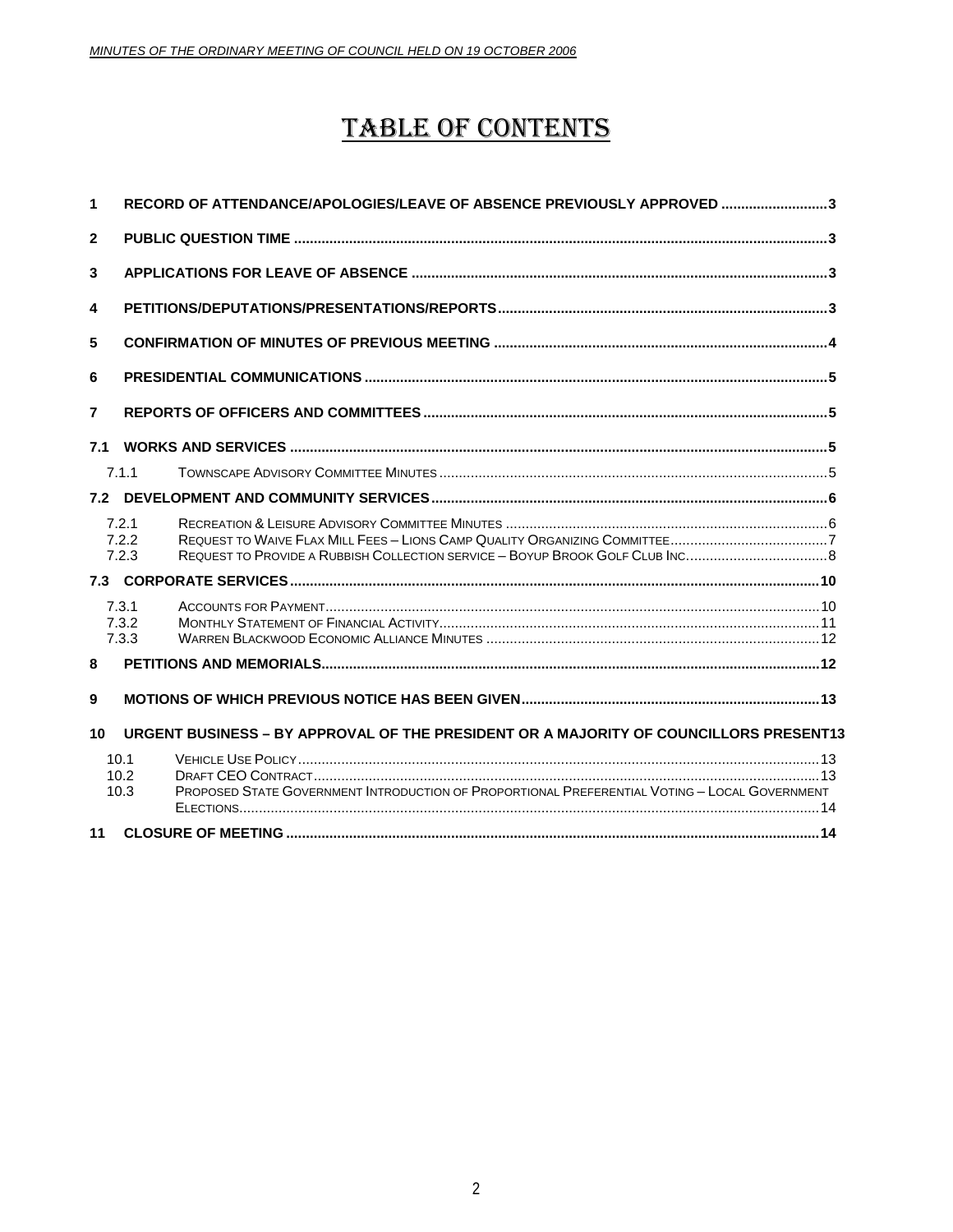## <span id="page-2-0"></span>**1 RECORD OF ATTENDANCE/APOLOGIES/LEAVE OF ABSENCE PREVIOUSLY APPROVED**

### 1.1 Attendance

Cr T Ginnane – Shire President Cr S Broadhurst Cr R Downing Cr J Florey Cr P Marshall Cr M Martin Cr K Moir Cr T Oversby Cr A Piper

Mr W Pearce – Chief Executive Officer Mr K Jones – Manager of Finance and Administration Mr J Eddy – Manager of Works and Services

### 1.2 Apologies

## **2 PUBLIC QUESTION TIME**

2.1 Response to Previous Public Questions Taken on Notice

Nil

2.2 Public Question Time

Nil

## **3 APPLICATIONS FOR LEAVE OF ABSENCE**

### **4 PETITIONS/DEPUTATIONS/PRESENTATIONS/REPORTS**

4.1 BRVMA

Cr Broadhurst advised:

- Brochure funded \$5,000 by Peel District Development Commission
- RAC Magazine doing an article re postcode areas visited.
- Booklet being progressed.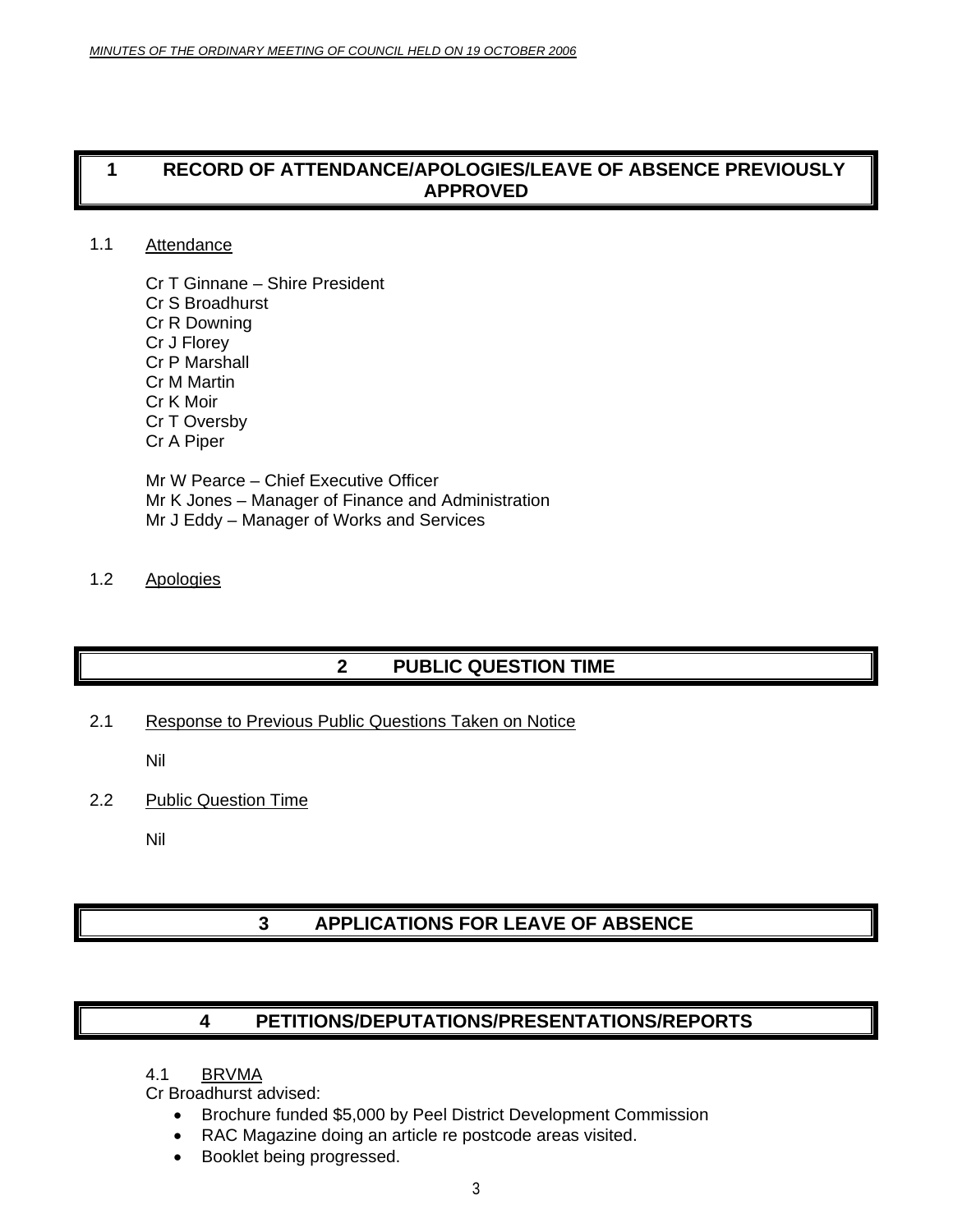### <span id="page-3-0"></span>K Jones left the chambers at 3.40pm.

### K Jones returned to the chambers at 3.41pm.

### 4.2 CBH Meeting at Club

Cr Broadhurst advised:

- Trucks not wanting to come to Boyup Brook. CBH advised Boyup Brook and others about the need to direct some of their grain interests towards feedlotting.
- CBH are looking at collecting direct from farms.
- CBH facility in Boyup Brook would be closing in 5-10years.

### 4.3 Trees SouthWest

Cr Broadhurst advised:

• Recently hosted their meeting in the shire chambers.

### 4.4 Rylington Field Day

Cr Florey advised:

• Day starts at 10 am on Friday  $20<sup>th</sup>$ 

### 4.5 Telecentre

- Mr Daly Winter recently appointed to the shire funded Events/Tourism Officer position.
- 1 local student will be employed as a trainee administration officer in events and tourism.

### 4.6 Country Music Club

Cr Oversby offered to represent the shire at future Country Music Club meetings

### 4.7 Waste Management

### Cr Martin advised:

• Gloss cardboard & paper is not being recycled in this State due to unviable returns. More information to follow.

## **5 CONFIRMATION OF MINUTES OF PREVIOUS MEETING**

5.1 Minutes of the Ordinary Meeting of the Council held on 21 September 2006.

### **MOVED: Cr Broadhurst Communisty Cr Martin Cr Martin Cr Martin**

**That the minutes of the previous Ordinary Meeting of the Council held on 21 September 2006, be confirmed as an accurate record.**

### **CARRIED 9/0**

5.2 Minutes of the Special Meeting of the Council held on 4 October 2006.

### **MOVED: Cr Downing Case Connect SECONDED: Cr Florey**

**That the minutes of the previous Special Meeting of the Council held on 4 October 2006, be confirmed as an accurate record.**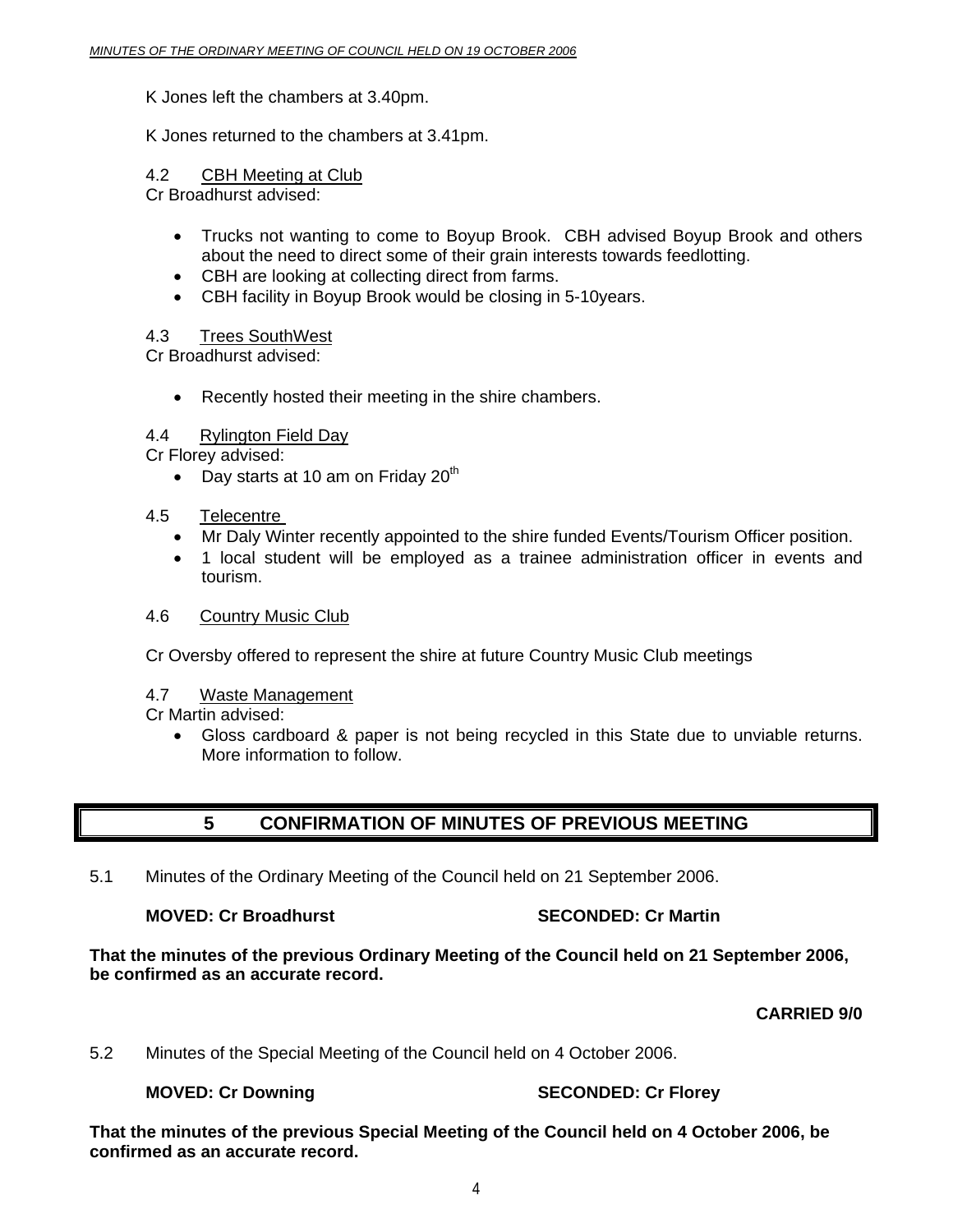## **6 PRESIDENTIAL COMMUNICATIONS**

### <span id="page-4-0"></span>Bio Diesel Meeting

Attended the recent meeting organized by the L Coote.

## **7 REPORTS OF OFFICERS AND COMMITTEES**

### **7.1 WORKS AND SERVICES**

### 7.1.1 Townscape Advisory Committee Minutes

Location:  *Reporting Officer: John Eddy Date Report Written: 10 October 2006 File: PA/37/001 Appendices*: *1.2 - Minutes* 

*Proponent: Shire of Boyup Brook* 

 *Enabling Legislation: Local Government Act 1995* 

### **BACKGROUND:**

A Townscape Advisory Committee meeting was held on 27 September 2006.

Minutes of the meeting are laid on the table and circulated (refer to appendix 1.2).

**MOVED: Cr Broadhurst SECONDED: Cr Florey** 

**That the:-** 

- **1. minutes of the Townscape Advisory Committee held on the 27 September 2006, be received;**
- **2. Council approve the names of ACACIA, BANKSIA, CASUARINA and ORCHID for the internal roads to the Boyup Brook Cemetery.**

**CARRIED 9/0** 

### **MOVED: Cr Broadhurst SECONDED: Cr Florey**

**That the Council move into a committee of the whole under clause 15.6 of the Standing Orders, Local Law No.1**.**to allow members free discussion on the matter.**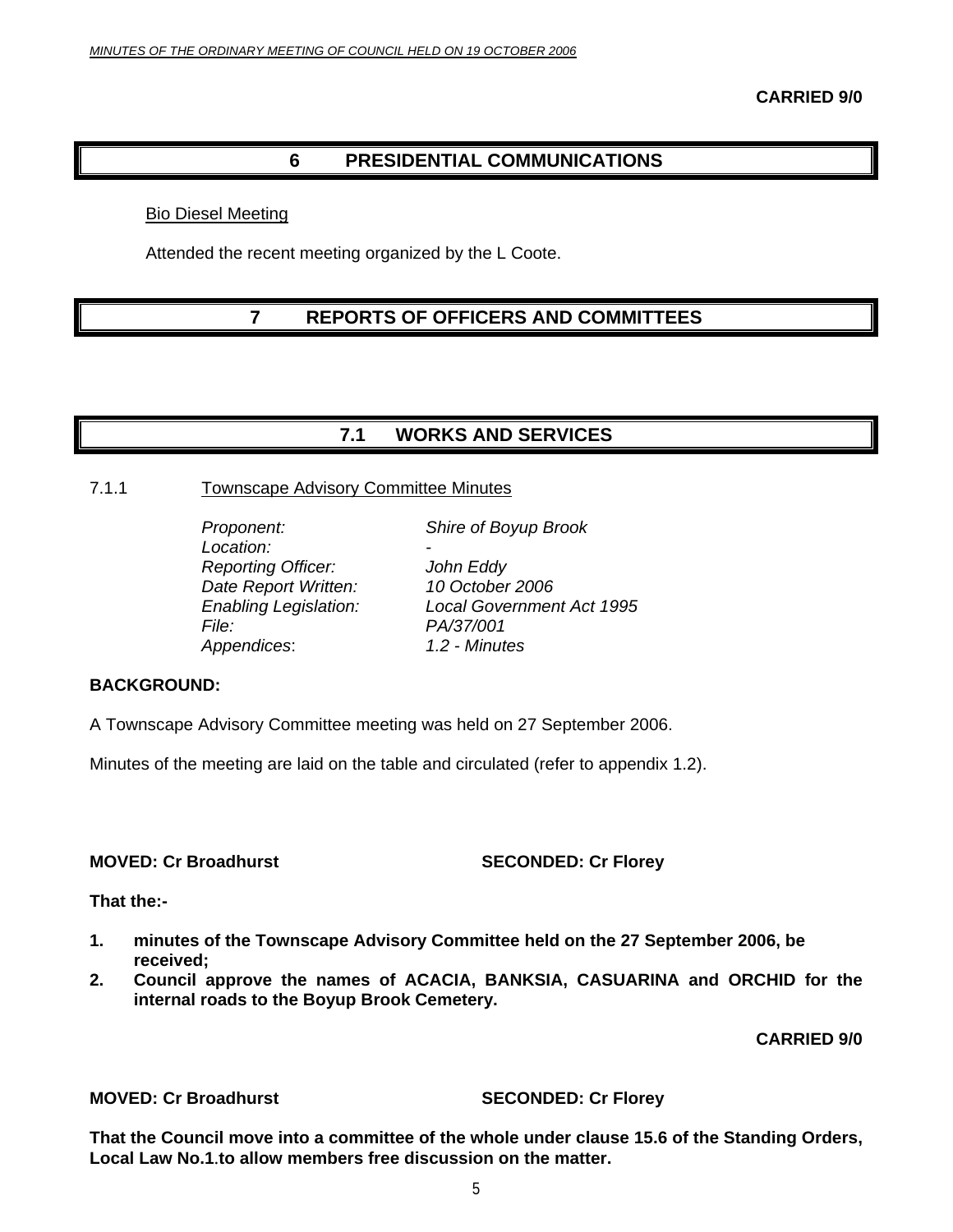**CARRIED 9/0** 

### <span id="page-5-0"></span>**MOVED: Cr Downing SECONDED: Cr Oversby**

**That the Council moves out of committee of the whole under clause 15.6 of the Standing Orders, Local Law No.1.** 

**CARRIED 9/0** 

**MOVED: Cr Broadhurst SECONDED: Cr Florey** 

**That the Council approves the:** 

- **(a) production of four "Country Music Capital of W.A." signs as presented;**
- **(b) signs being attached to the 'Community' sign frames located at each town entrance.**

**CARRIED 6/3** 

Crs Ginnane, Martin and Moir voted against this motion.

## **7.2 DEVELOPMENT AND COMMUNITY SERVICES**

7.2.1 Recreation & Leisure Advisory Committee Minutes

 *Proponent: Shire of Boyup Brook*  Location:  *Reporting Officer: Keith Jones Date Report Written: 11 October 2006 File: RE/37/001 Appendices*: *1.3 Minutes*

 *Enabling Legislation: Local Government Act 1995* 

### **BACKGROUND:**

A meeting of the Recreation & Leisure Advisory Committee was held on the 10 October 2006.

Minutes of the meeting are laid on the table and circulated (refer to appendix 1.3).

### **MOVED: Cr Martin SECONDED: Cr Florey ATTLE SECONDED: Cr Florey**

**That:-** 

- **1. the minutes of the Recreation & Leisure Advisory Committee held on 10 October 2006, be received;**
- **2. the Community Sport and Recreation Facility Fund grant application for the proposed Recreation precinct (hockey area) changeroom and ablution facility as presented be submitted to the Department of Sport and Recreation.**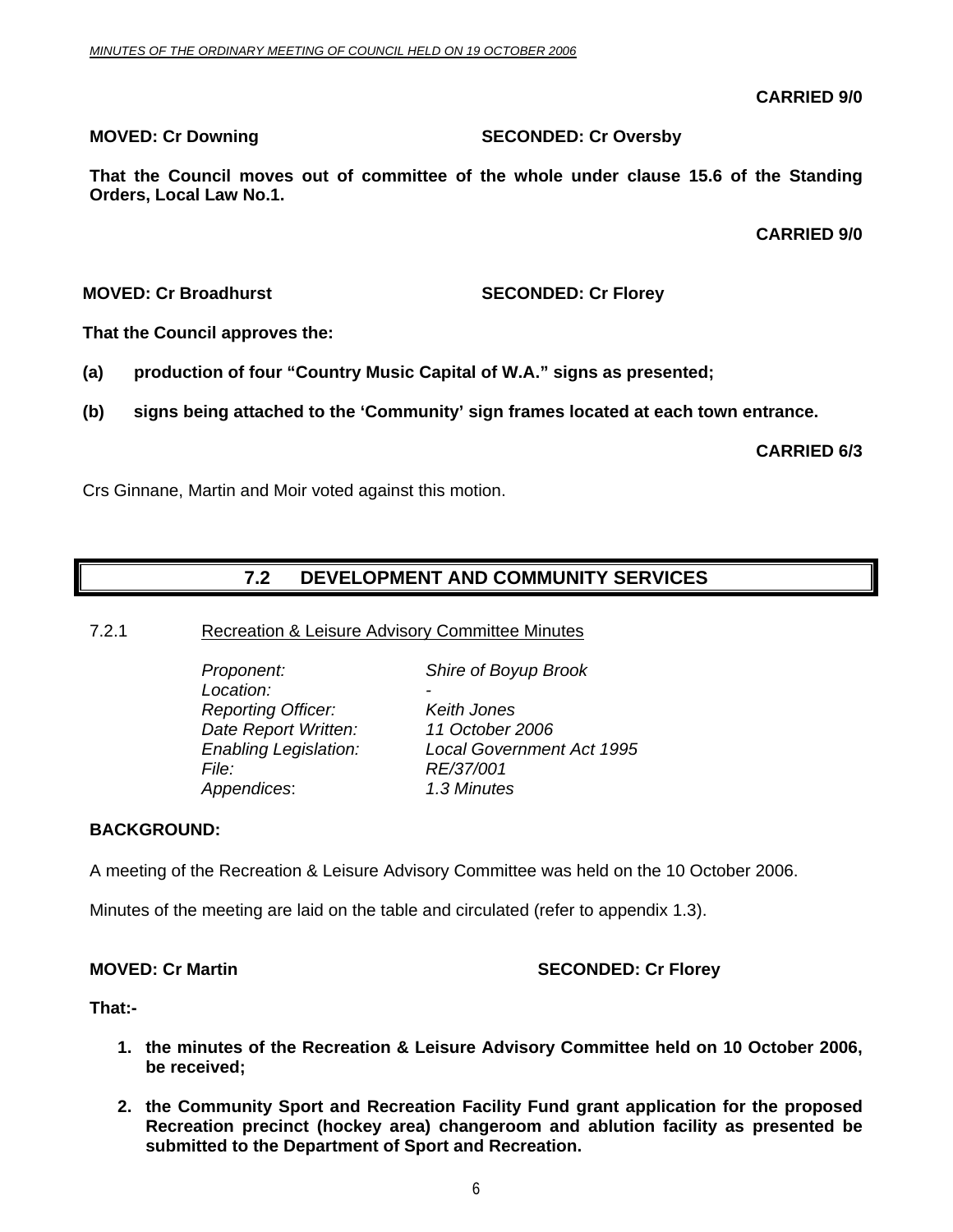### **CARRIED 8/1**

### <span id="page-6-0"></span>7.2.2 Request to Waive Flax Mill Fees – Lions Camp Quality Organizing Committee

| Proponent:                           | <b>Boyup Brook Flax Mill</b>                           |
|--------------------------------------|--------------------------------------------------------|
| Location:                            | Flax Mill                                              |
| Reporting Officer: Keith Jones       |                                                        |
| Date Report Written: 11 October 2006 |                                                        |
|                                      | <b>Enabling Legislation: Local Government Act 1995</b> |
| <i>File:</i>                         | CP/31/001                                              |
| Appendices:                          |                                                        |

### **BACKGROUND:**

The Lions Camp Quality Organizing Committee requests the free use of the Flax Mill for a programme known as 'Camp Quality'.

### **DETAIL:**

A letter was received from the Camp Quality Committee as follows:-

| <b>Lions Camp Quality Organizing Committee</b>                                                                                                                                                                                                                                                                                                                                                                                                                                                                                                                                                                                                                               |  |  |  |  |  |
|------------------------------------------------------------------------------------------------------------------------------------------------------------------------------------------------------------------------------------------------------------------------------------------------------------------------------------------------------------------------------------------------------------------------------------------------------------------------------------------------------------------------------------------------------------------------------------------------------------------------------------------------------------------------------|--|--|--|--|--|
| Mr Will Pearce<br>CEO Shire of Boyup Brook, Shire of Boyup Brook<br>Received<br>PO Box 2<br>Boyup Brook 6244<br>5/10/2006<br>0 9 OCT 2006                                                                                                                                                                                                                                                                                                                                                                                                                                                                                                                                    |  |  |  |  |  |
| Doc. ID: ________<br>Dear Mr Pearce,<br><b>FIIe:_________________</b>                                                                                                                                                                                                                                                                                                                                                                                                                                                                                                                                                                                                        |  |  |  |  |  |
| Firstly on behalf of the Lions Clubs Camp Quality Organizing Committee I would<br>like to thank you and the Shire of Boyup Brook for the fantastic support you gave the<br>Lads and Dads Camp Quality camp in April 2006. The Flax Mill was an excellent venue<br>and offered just the right sort of accommodation, services and out door areas for the boys<br>to have fun.<br>As you are probably aware Camp Quality* is a most worthy charity that supports children<br>living with cancer and their families—with a motto "Laughter is the best medicine".<br>Indeed the Flax Mill camp resulted in much laughter, fun and great bonding times for the<br>lads and dads. |  |  |  |  |  |
| We have been asked again by Camp Quality WA to have another camp in 2007<br>after Easter and in school holidays—they have requested that we organize an extra night<br>this year as well as accept a few more families. They gave us very positive feedback<br>about the camp and facilities.                                                                                                                                                                                                                                                                                                                                                                                |  |  |  |  |  |
| I would therefore ask the Shire of Boyup Brook to help us once again by<br>supporting this camp with accommodation and access to Flax Mill facilities in 2007<br>in the same way you did last year.<br>Our preferred dates are Tuesday 10 <sup>th</sup> April until Saturday 14 <sup>th</sup> April 2007. Once<br>again we will be promoting the Shire as a place of beguty and interest                                                                                                                                                                                                                                                                                     |  |  |  |  |  |

ag omoting the Shire as a place of beauty and interest. Lions Clubs involved in this project are Balingup, Boyup Brook, Bridgetown, Donnybrook, Manjimup, Nannup.

I would be happy to discuss this project with you or indeed the council if that would be helpful.

 $\overline{\mathbf{r}}$ 

**Yours Sincerely** Dula

 $\prime$ Dr Paddy Pemberton Chairman of Lions Camp Quality Organizing Committee (Flax Mill)

The shire's 'Donation' policy state in part-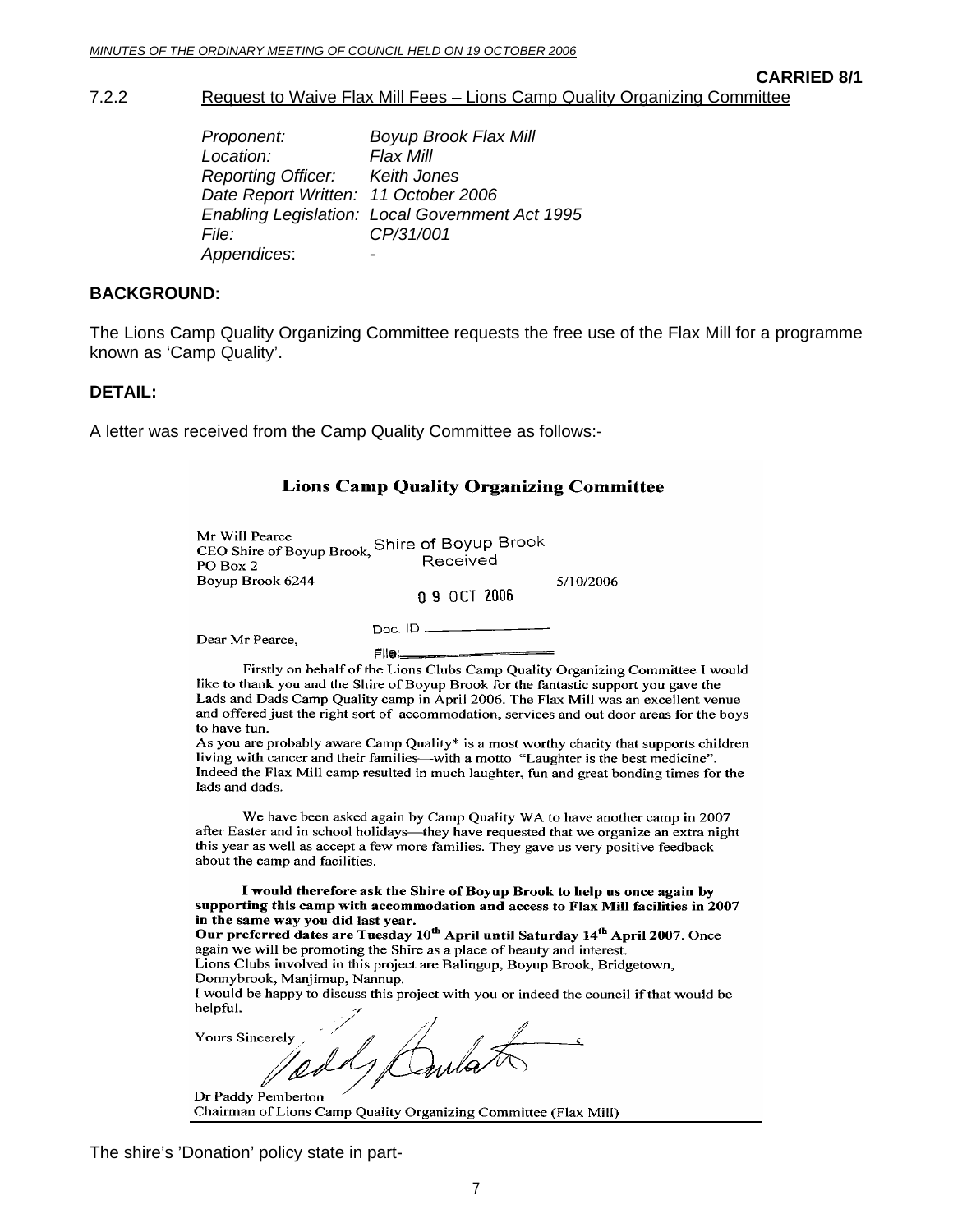### <span id="page-7-0"></span>*MINUTES OF THE ORDINARY MEETING OF COUNCIL HELD ON 19 OCTOBER 2006*

"The Chief Executive Officer may in consultation with the Shire President approve extraordinary donation requests up to \$100.00 in cash, or \$500.00 in-kind (excluding administrative support eg. photocopying), to local community groups throughout the year when requested.

Extraordinary in-kind support may be carried out during normal working hours where there is no impact on work programs.

The CEO shall reject all other requests throughout the year outside the donation funding program."

The value of the overall hire fees would be approximately \$2,310 (inc GST).

### **COMMENT:**

This is an extraordinary request with a well-intentioned outcome for these sick children.

It is suggested that the Council waives the Flax Mill Hire fees for the Boyup Brook Lions Club to hold a 'Camp Quality' for up to approximately thirty camp goers from 10 – 14 April 2007.

### **MOVED: Cr Piper SECONDED: Cr Martin**  SECONDED: Cr Martin **SECONDED: Cr Martin**

**That the Council waives the Flax Mill Hire fees for the Lions Camp Quality Organizing Committee to hold a 'Camp Quality' for up to approximately thirty camp goers from 10 – 14 April 2007.** 

### **CARRIED 9/0**

### 7.2.3 Request to Provide a Rubbish Collection service – Boyup Brook Golf Club Inc.

 *Proponent: Boyup Brook Golf Club Inc Location: 6 Mile Road Boyup Brook Reporting Officer: Keith Jones Date Report Written: 11 October 2006 Enabling Legislation: Local Government Act 1995 File: CP/31/007 Appendices*: -

### **BACKGROUND:**

The Boyup Brook Golf Club Inc. requests the provision of a rubbish collection service during the playing season.

### **DETAIL:**

A letter was received from the Boyup Brook Golf Club Inc. as follows:-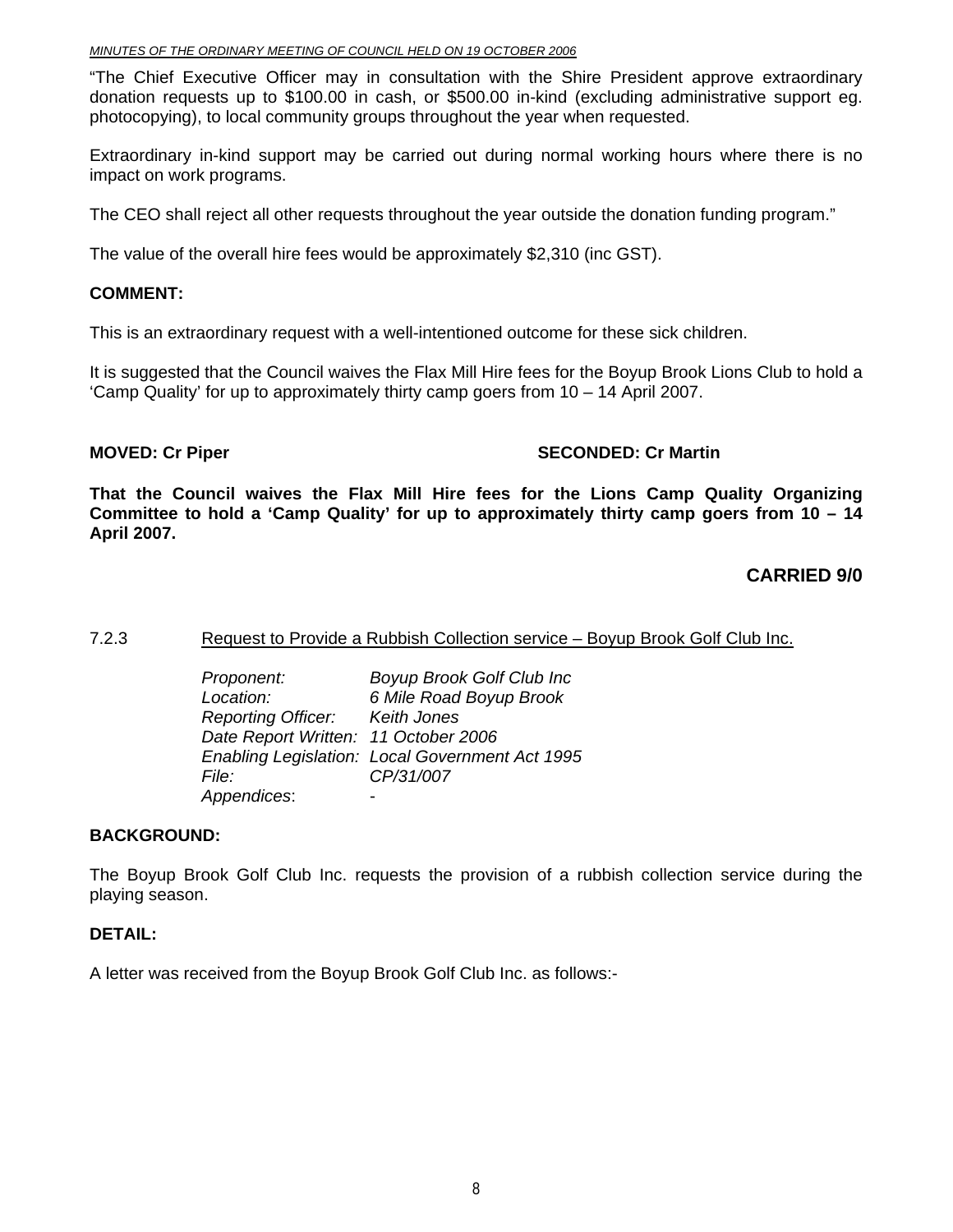

## Boyup Brook Golf Club Inc

PO Box 128 Boyup Brook 6244 WA Clubhouse Phone: 97651261 Secretary: Neville Parker PSFIRE OF BOYUP Brook Received



10 OCT 2006

CEO, President & Councillors Doc. ID: PO Box 2 Boyup Brook 6244 WA

 $File =$ 

Dear Councillors,

The Boyup Brook Golf Club is a major, well supported sporting club in our Shire which offers a genuine 18 hole Sand Green Course to both visitors and its 115 members, during May to October.

The Committee has requested that I write and seek information as to the possibility of the Shire offering a 'Rubbish Collection' during the playing season.

A stringent code of re-cycling would be enforced by the Golf Club and in turn, by such a service, the district would benefit through the re-cycling provided by the Lions Club.

Please forward all relevant information to the above address once all Councillors have discussed this issue.

We await a favourable reply.

Yours sincerely

Neuille Pauleer -

Neville Parker Secretary

### **COMMENT:**

The town site of Mayanup does not currently have a rubbish pickup but could be instigated on a fortnightly basis in the same manner as Wilga, Dinninup and Kulikup. The Golf Club is on route to the Mayanup town site and as such could be included in the rubbish collection run should the Councilors deem it appropriate. No additional costs are anticipated to Council should this suggestion be accepted.

It is suggested that the Council provides a fortnightly rubbish collection service for the Boyup Brook Golf Club Inc. during the playing season May to October.

Mr J Eddy left the chambers, the time being 4.40pm.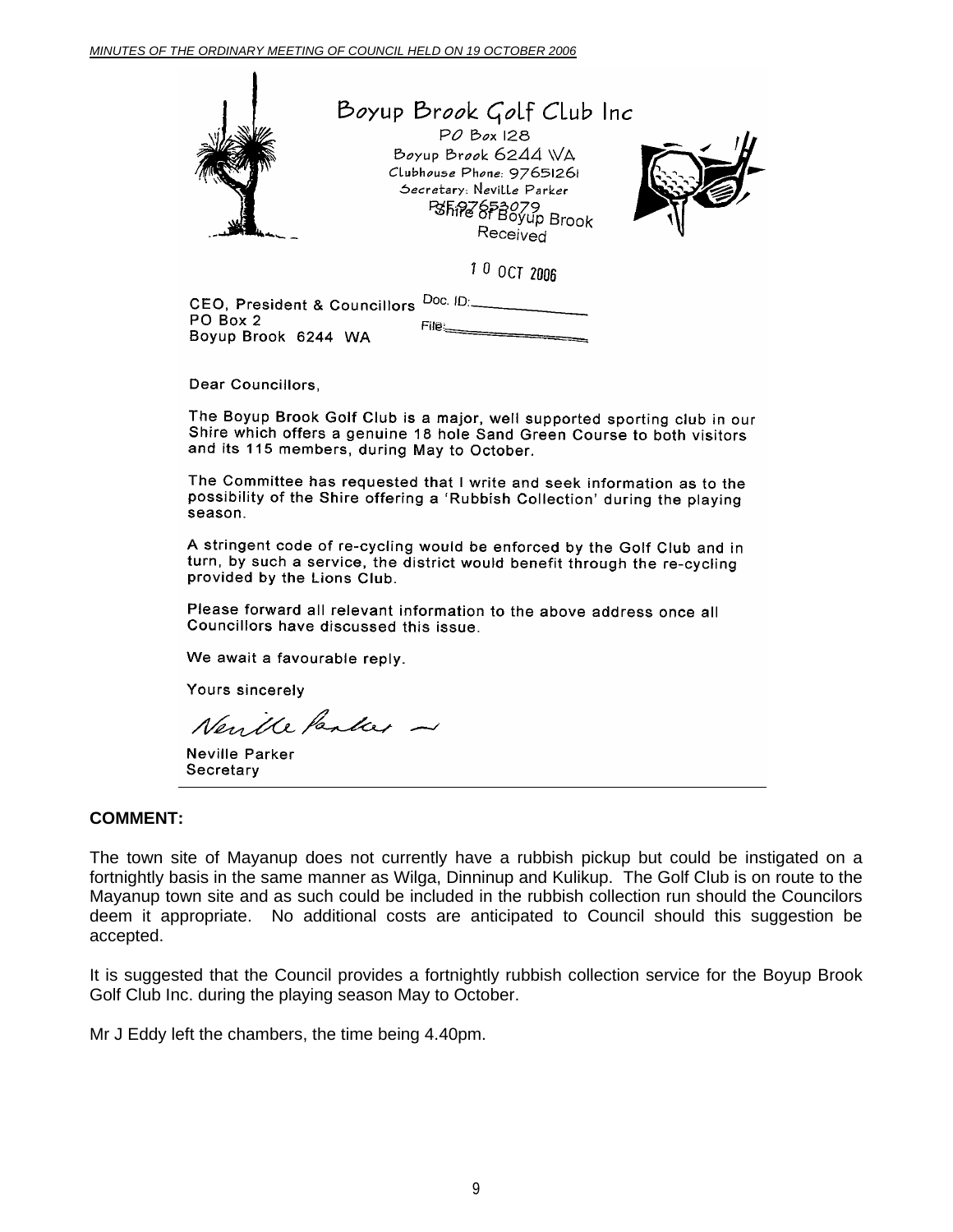### <span id="page-9-0"></span>**MOVED: Cr Florey Case Conducts Account Account SECONDED: Cr Downing**

**That the Council provides a fortnightly rubbish collection service for the Boyup Brook Golf Club Inc. during the playing season May to October at a cost of \$50 per annum.** 

**CARRIED 9/0** 

Mr J Eddy returned to the chambers, the time being 4.44pm.

## **7.3 CORPORATE SERVICES**

### 7.3.1 Accounts for Payment

| Proponent:                           | Shire of Boyup Brook                            |
|--------------------------------------|-------------------------------------------------|
| Location:                            |                                                 |
| Reporting Officer: Keith Jones       |                                                 |
| Date Report Written: 12 October 2006 |                                                 |
|                                      | Enabling Legislation: Local Government Act 1995 |
| <i>File:</i>                         | FM/10/003                                       |
| Appendices:                          | $1.4$ – Payments                                |

### **BACKGROUND:**

Invoices have been received during the month of September 2006.

### **DETAIL:**

Accounts are presented for consideration (see appendix 1.4) where paid by direct debit pursuant to the Council's "Authorisation to Incur Debts and Make Payments" policy.

Cheques cancelled during the month were-

- ¾ Chq 15301 Boyup Brook Tourism Association for \$7000.00. New Chq 15372 issued to the Boyup Brook Tourism Association for \$5000.00 due to BBTA contributing \$2000 to Boyup Brook Telecentre for Events Co-ordination which was included in Chq 15300.
- $\triangleright$  Chq 13375 National Pens &529.60 issued 30/06/05 has been cancelled as National Pens were paid on reissued Cha 2025.
- $\triangleright$  Chq 12911 Robert Lankshear for \$104.60 has been cancelled as chq is unpresented after 12 months.
- $\triangleright$  Chq 13374 John Mondy \$57.20 has been cancelled as chq 13376 was re issued and presented.

### **COMMENT:**

It is suggested that the recommendation be considered.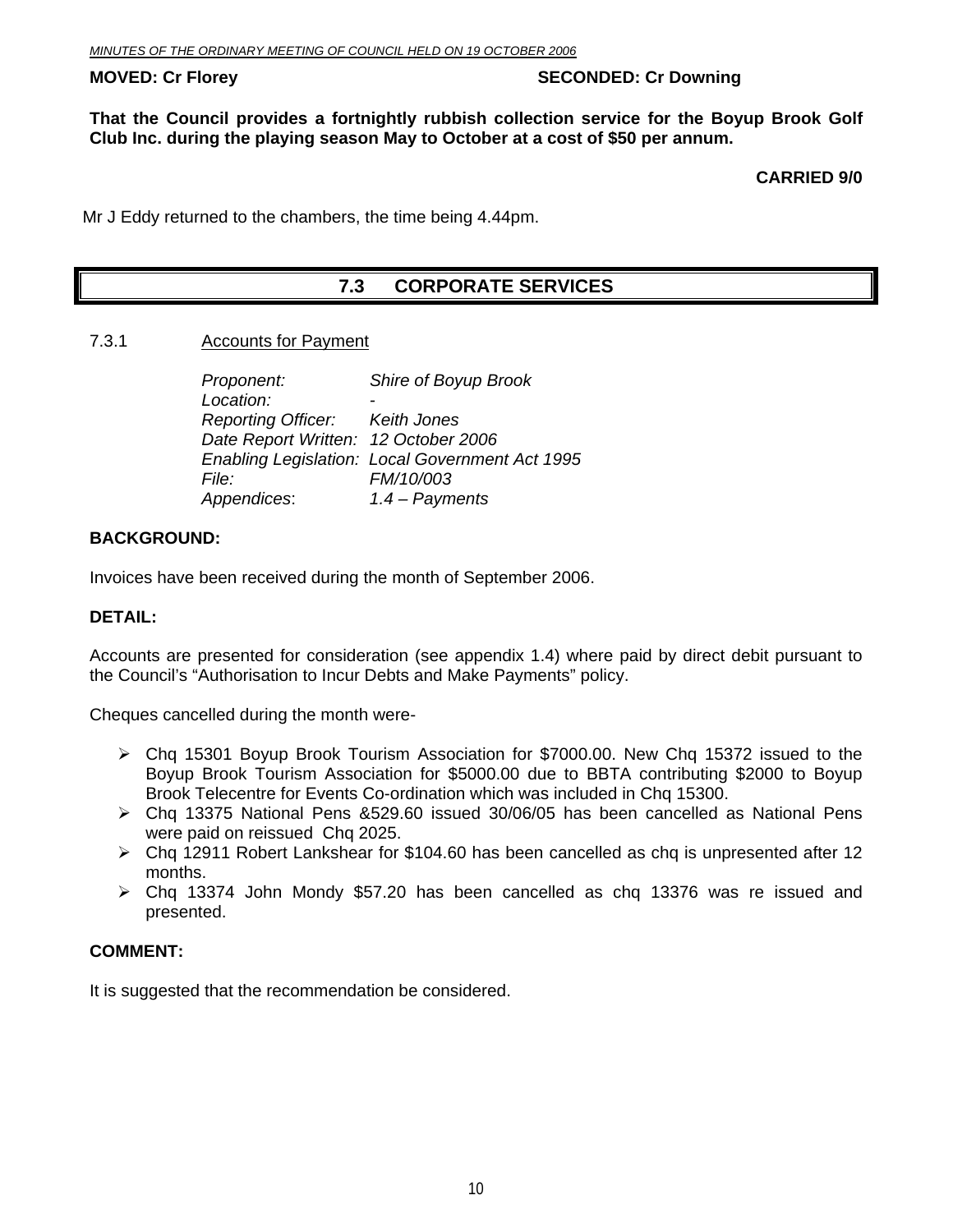### <span id="page-10-0"></span>**MOVED: Cr Oversby SECONDED: Cr Downing 1999**

**That the accounts as presented totaling \$327,549.55 as-**

- **1. cheque voucher numbers 15369 15446 be approved for payment;**
- **2. paid by** 
	- **a. direct electronic payments through the Municipal Account;**
	- **b. cheque voucher number 2079 2083 paid through the Chief Executive Officer's Advance Account;**

 **be endorsed.** 

**CARRIED 9/0** 

### 7.3.2 Monthly Statement of Financial Activity

| Proponent:                           | Shire of Boyup Brook                            |
|--------------------------------------|-------------------------------------------------|
| Location:                            |                                                 |
| Reporting Officer: Keith Jones       |                                                 |
| Date Report Written: 12 October 2006 |                                                 |
|                                      | Enabling Legislation: Local Government Act 1995 |
| <i>File:</i>                         | FM/10/003                                       |
| Appendices:                          | 1.5 Statement                                   |

### **BACKGROUND:**

A monthly financial report is presented for consideration.

### **DETAIL:**

Section 6.4 of the Local Government Act 1995 places financial reporting obligations on local government operations.

Regulation 34 (1)–(4) of the Local Government (Financial Management) Regulations 1996 requires the local government to prepare a 'Monthly Statement of Financial Activity'.

The regulations also prescribe the content of the report.

The report is attached – see appendix 1.5

### **COMMENT:**

It is suggested that the recommendation be considered.

### **MOVED: Cr Martin SECONDED: Cr Oversby**

### **That the August 2006 Monthly Statement of Financial Activity as presented, be received.**

**CARRIED 9/0**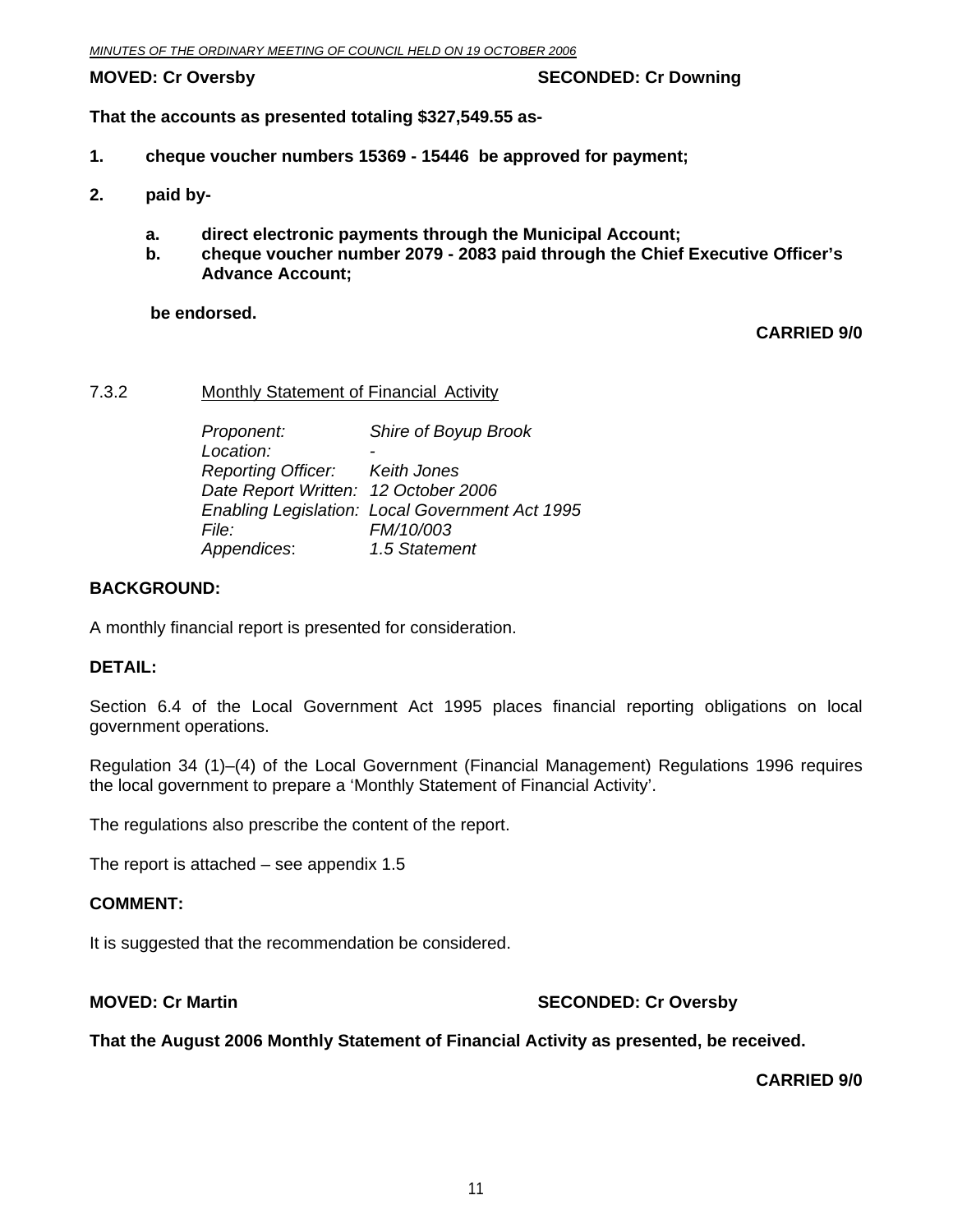Nil

 $12$ 

### <span id="page-11-0"></span>7.3.3 Warren Blackwood Economic Alliance Minutes

| Proponent:                   | Warren Blackwood Economic Alliance |
|------------------------------|------------------------------------|
| Location:                    | -                                  |
| <b>Reporting Officer:</b>    | <b>Will Pearce</b>                 |
| Date Report Written:         | 10 October 2006                    |
| <b>Enabling Legislation:</b> | $\overline{\phantom{0}}$           |
| <i>File:</i>                 | GR/31/006                          |
| Appendices:                  | 1.6 - Minutes                      |

### **BACKGROUND:**

A meeting of the Warren Blackwood Economic Alliance was held on 3 October 2006.

Minutes of the meeting are laid on the table and circulated (refer to appendix 1.6).

### **MOVED: Cr Ginnane SECONDED: Cr Broadhurst**  SECONDED: Cr Broadhurst

**That the minutes of the Warren Blackwood Economic Alliance held on 3 October. 2006 be received.** 

**CARRIED 9/0** 

**That the meeting be adjourned for an afternoon tea break, the time being 4.55pm.** 

**CARRIED 9/0** 

## **That the meeting resume, the time being 5.09pm.**

The meeting resumed with the following persons in attendance.

Cr T Ginnane – Shire President Cr R Downing Cr S Broadhurst Cr J Florey Cr P Marshall Cr M Martin Cr K Moir Cr T Oversby Cr A Piper entered chambers at 5.10pm

Mr W Pearce – Chief Executive Officer Mr J Eddy – Manager of Works and Services Mr K Jones – Manager for Finance & Administration

## **8 PETITIONS AND MEMORIALS**

**MOVED: Cr Moir SECONDED: Cr Downing** 

**MOVED: Cr Martin SECONDED: Cr Oversby** 

**CARRIED 8/0**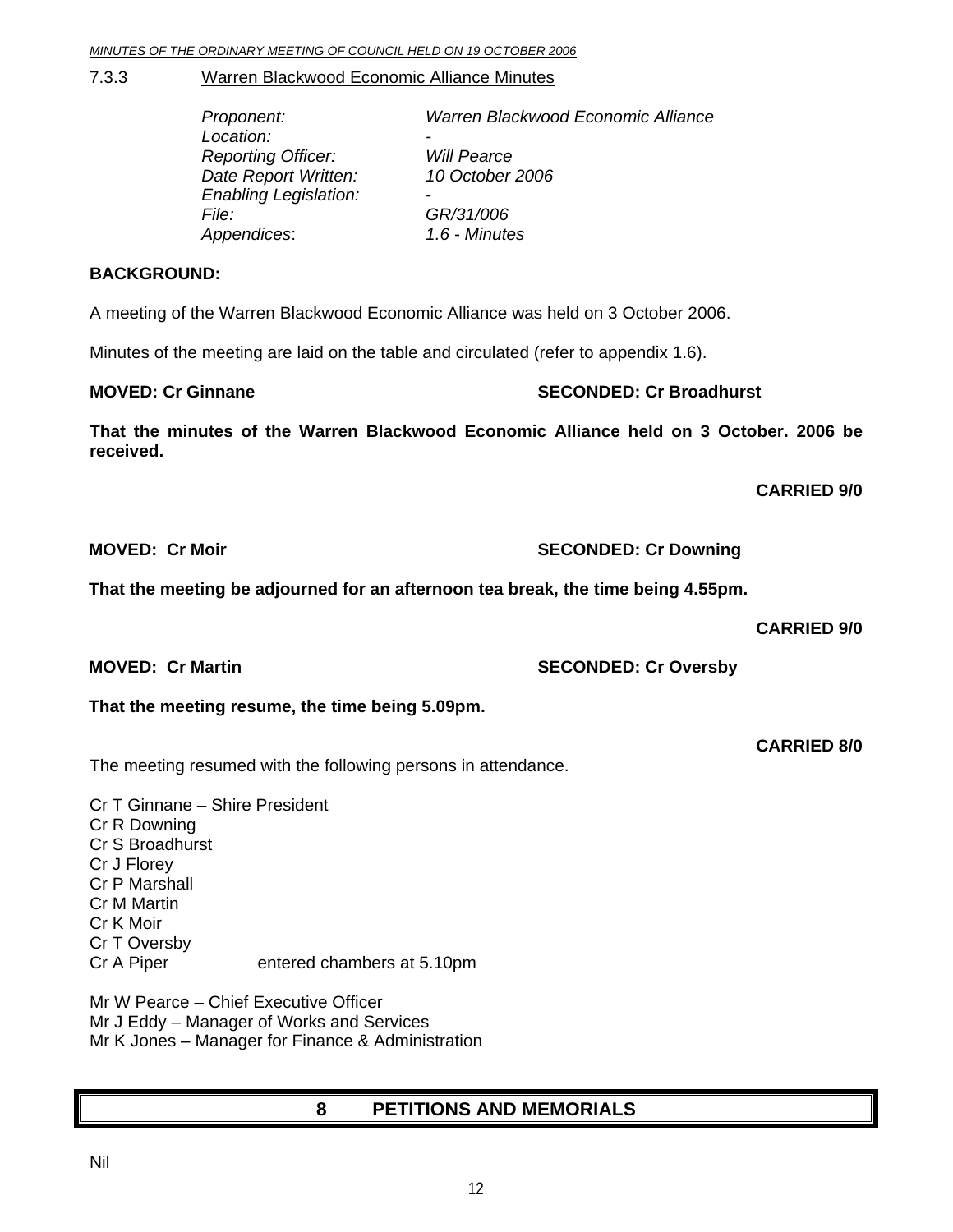## <span id="page-12-0"></span>**9 MOTIONS OF WHICH PREVIOUS NOTICE HAS BEEN GIVEN**

## **10 URGENT BUSINESS – BY APPROVAL OF THE PRESIDENT OR A MAJORITY OF COUNCILLORS PRESENT**

### 10.1 Vehicle Use Policy

Mr W Pearce, Mr J Eddy and Mr K Jones declared a financial interest in the following item and departed the Chambers, the time being 5.10pm.

**That the item 4.1 motion from Special Council Meeting held on 4 October 2006 relating to 'Vehicle Private Usage' Policy be rescinded.** 

### **CARRIED 9/0**

The support of at least 3 Councillors was required prior to considering the above motion and subsequently provided by Cr Downing, Cr Broadhurst and Cr Florey.

**That the Shire of Boyup Brook 'Vehicle Private Usage' policy as presented be accepted.** 

### **CARRIED 9/0**

Mr W Pearce, Mr J Eddy and Mr K Jones re-entered the chambers the time being 5.17pm.

### 10.2 Draft CEO Contract

**That in accordance with Section 5.23 (2) (c) of the Local Government Act 1995 the next part of the meeting be closed to members of the public to allow the Council to consider a matter dealing with a contract … which may be entered into … and the Council go into committee to allow members free discussion on the matter, the time being 5.17pm.** 

**CARRIED 9/0** 

Mr J Eddy and Mr K Jones left the chambers the time being 5.17pm.

**MOVED: Cr Downing Case Conducts Account SECONDED: Cr Martin** 

**That the Draft CEO Contract be amended as discussed.** 

### **MOVED: Cr Downing Case 2018 10:00 SECONDED: Cr Broadhurst**

## **MOVED: Cr Downing The SECONDED: Cr Broadhurst**

**MOVED: Cr Downing The SECONDED: Cr Ginnane**